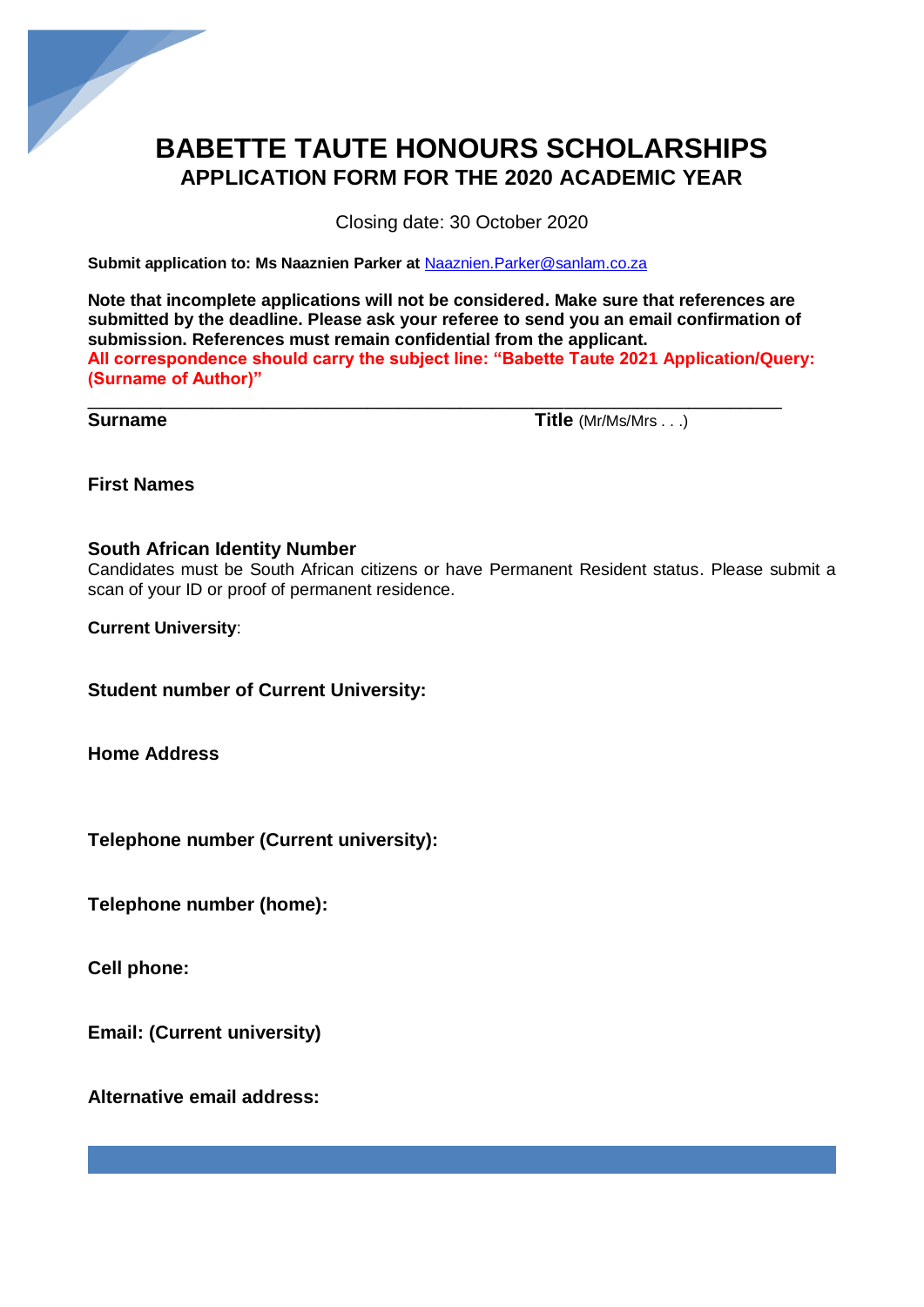

#### **Will you be a full time student (completing the degree in one year)?**

#### **Have you applied for or been granted any other bursary, scholarship or fellowship for next year? If so, what total amount have you been granted? Give names of funding sources and amounts.**

(Please note that it is an express condition of the award of a Babette Taute scholarship that the awardee should not receive grants totalling more than R120 000. Should you be awarded a Babette Taute scholarship and then receive further financial grants, you will be required to inform the Trustees of the Babette Taute Trust immediately, indicating the total amount you will be receiving in bursaries.)

**Provide a brief outline of the Honours course for which you intend registering in 2021 and how it complies with the The Babette Taute Scholarship's focus on English (not more than 100 words):**

**University at which you will be studying** (If you are awarded a scholarship it will be paid to you through this university)

**New University Student number (if received already):** 

### **DOCUMENTS AND INFORMATION THAT MUST ACCOMPANY THIS APPLICATION:**

- **1. A brief (1-2 page) curriculum vitae, highlighting your academic and other achievements and activities over the past two or three years.** (The committee is interested in your academic excellence, your intellectual range, and your initiative or leadership in social and cultural activities.)
- **2. A piece of writing of any length (but not more than 500 words) in any genre that best captures your outstanding talents.** You could compose a short poem, a narrative or any other form of creative writing that will give the selection panel an idea of what makes you exceptional. This may include previous works/assignments done. (Do not rewrite your CV.)
- **3. An up to date official transcript of your academic record at university or a certified copy of such a transcript.** (The committee needs the most up to date official information. A certificate from your faculty or department giving results not yet in the transcript may be added.)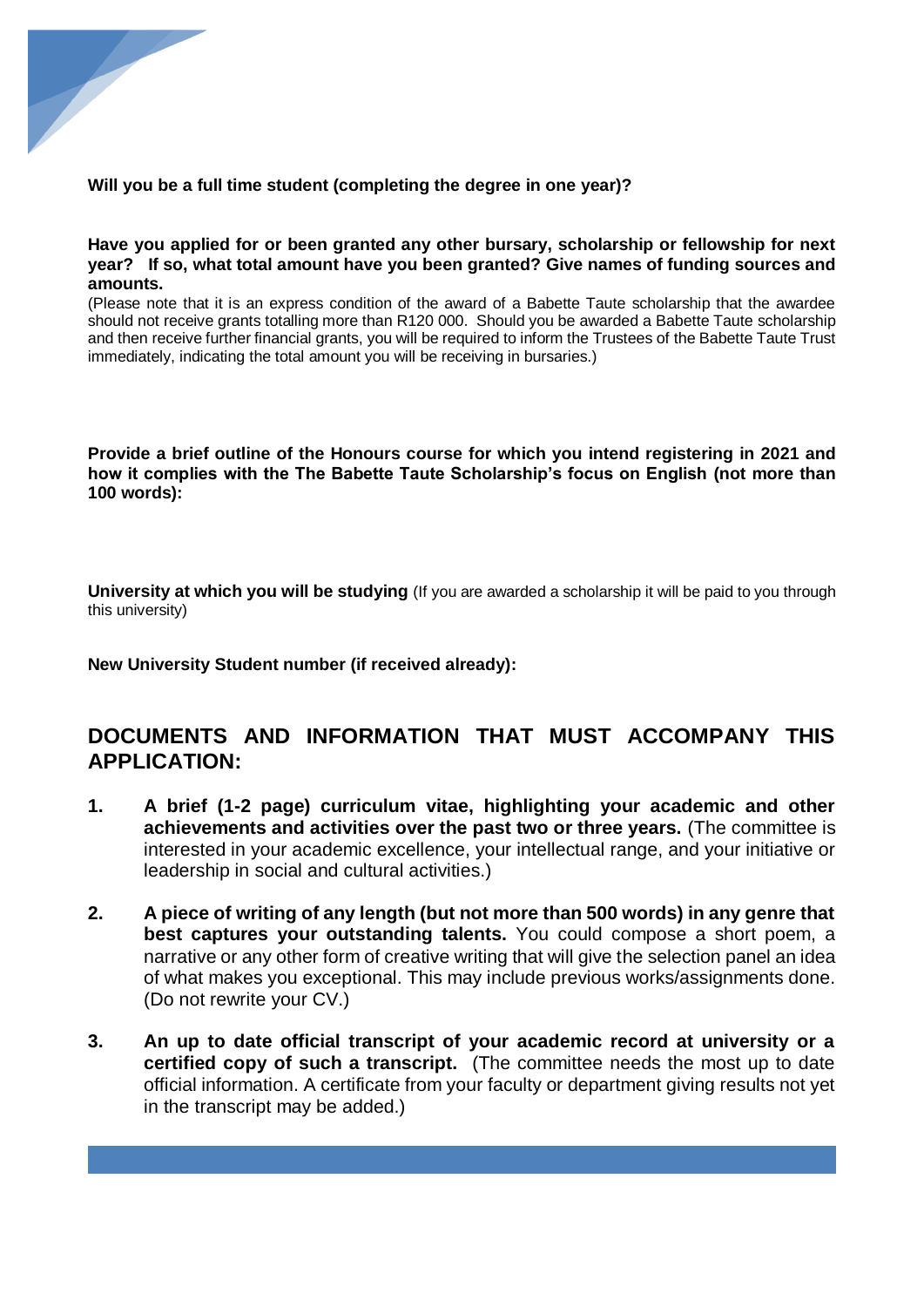- **4. Any other evidence of your suitability as a candidate.** (This may include evidence of merit awards or of your excellence as a teacher, translator, interpreter, scriptwriter or other language practitioner.)
- **5. The contact particulars of two academic referees who are qualified to comment on how good you are as a university student of English and who are prepared to support your application**. You should approach the referees and ask for their support before submitting their names. You must give each referee a copy of the attached letter with your particulars filled in. Please ask referees to confirm by email that they have sent the reference, but the reference itself should remain confidential. Referees are asked to send their confidential reports directly to the Babette Taute Trust. (Email Ms Naaznien Parker at [Naaznien.Parker@sanlam.co.za](mailto:Naaznien.Parker@sanlam.co.za) ) Advise referees that the subject line of the email to Sanlam should read: "Babette Taute 2021 Reference: (Your Surname)".
- **6. Please send your final results by 30 November 2020.** If you have a transcript of final results by 30 November 2020, please send it. If official results are not yet available, please send at least your final grade for English, endorsed by the Course Convenor or Head of Department. Where no results are available, please inform Sanlam by email. The selection panel prefers to see full results where available, but your application will not be prejudiced if final marks have not been released. (All results should be sent to [Naaznien.Parker@sanlam.co.za](mailto:Naaznien.Parker@sanlam.co.za) with the subject line: "Babette Taute 2021 Final Results: Surname")

#### **INCOMPLETE APPLICATIONS ARE NOT CONSIDERED. ALL APPLICATIONS MUST INCLUDE THE REFEREES LETTERS.**

**7.** Should your application be successful, the Babette Taute Trust and Selection Panel would like you to send your midyear and final results for the 2021 study year, together with a short cover letter informing us of your progress and plans.

#### **Name of referee:**

**Telephone:**

**Email:**

**Name of referee:**

**Telephone: Email:**

[*Applicant to enter name and contact details below and give this letter to referees*.]